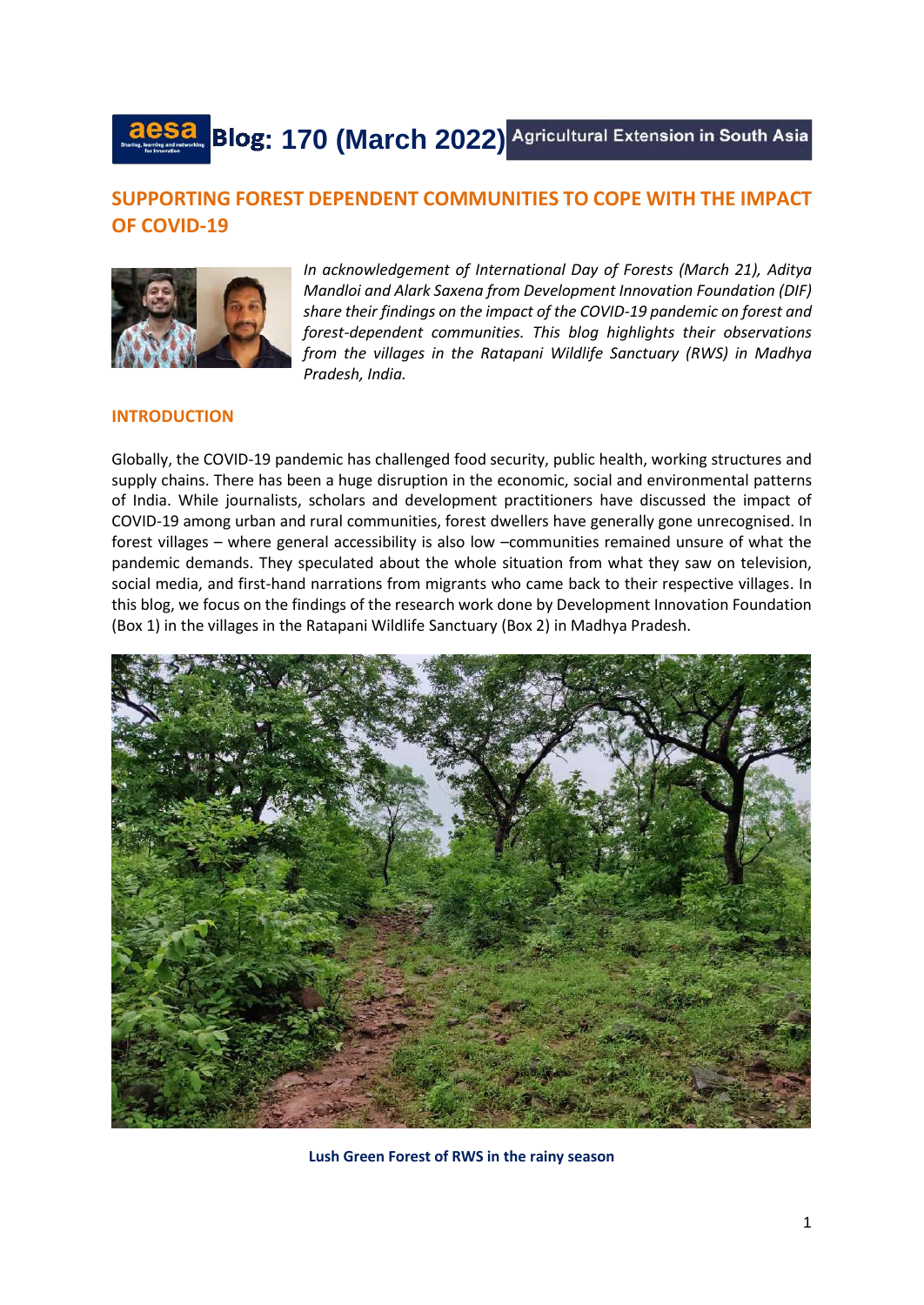#### **Box 1: About DIF and our ongoing research**

Development Innovation Foundation aims to innovate, implement and promote initiatives towards the sustainability of people and the planet. DIF is invested in finding solutions for effective natural resource management, biodiversity conservation, decentralising renewable energy, and building sustainable cities and communities.

It is currently involved in understanding the challenges of the pandemic on forest and forest-dependent communities during COVID through a research project titled 'Creating evidence for forest based resilience' conducted in Madhya Pradesh, Himachal Pradesh and Assam, funded by the Swedish Research Council. Through a mix of qualitative enquiry, household surveys, and remote sensing analysis, we are assessing the role of forests in household coping strategies during the pandemic, the impacts of changing forest use on forest structure, and identifying policies associated with greater socio-ecological resilience. This research will directly contribute to establishing evidence in terms of the role of forests as a safety net during times of crises, and this blog is based on the findings from this research.

The villages in the RWS have a mix of various kinds of livelihoods that sustain them through the year. These are: agriculture; wage labour (farm and non-farm); migration for wage labour (short term and long term); livestock rearing; collection and sale of Non-Timber Forest Produce (NTFP); shops and services, and pension funds.

#### **Box 2: Forest and Wildlife in Ratapani Wildlife Sancturary (RWS)**

RWS spans 824 sq km of area falling under the Central Highlands (Malwa, Bundelkhand and Eastern Satpura). The forests are tropical dry deciduous with hot sub-humid climate. The soil type is black and red soil with a cropping period of 150-180 days. The region is favourable for growing wheat, pulses and mustard. Vegetation in the sanctuary consists of 129 tree species, including Tectona grandis, Bombax spp., Acacia spp., Butea spp., Buchanania spp. and Boswellia spp., as well as 73 herbs and shrubs species. Furthermore, Ratapani is home to 35 mammals, 33 reptiles, 205 birds, 14 fish and 10 species of amphibians (Rathoure 2018). The region also houses a sizable population of 40 tigers (Tomar 2019).



**Forest Patches near Lulka Village, Raisen**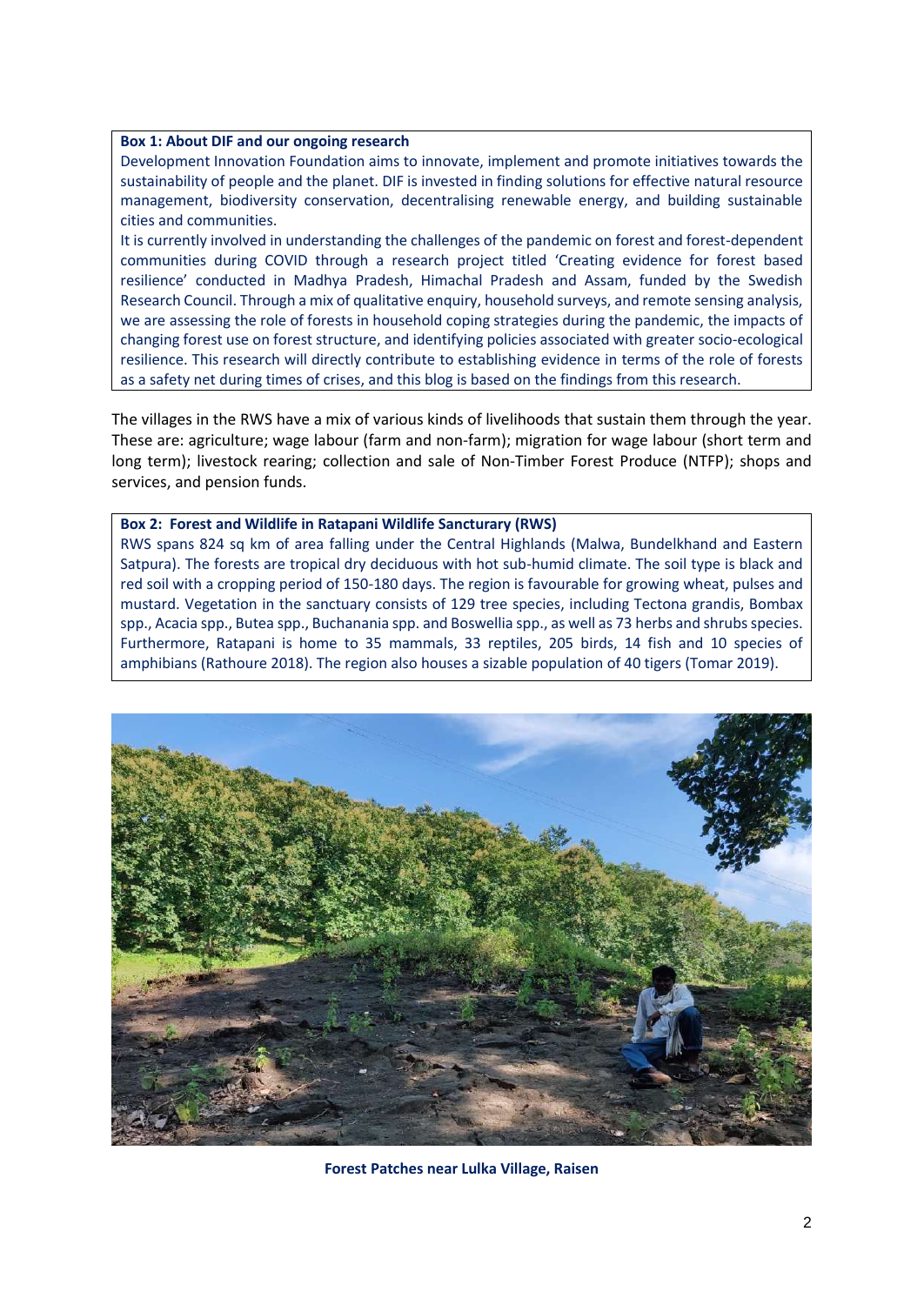The people around RWS practice agriculture as their primary livelihood option. The land holdings are relatively small, and on average, a household holds 1-2 acres of land. Due to the rocky structure of land and soil, that permeates the Vindhya Ranges, the productivity of the land is also low (Soils of Raisen District, ICAR). Most of the households practice subsistence farming only. Agriculture is mostly rainfed here as there is no irrigation facility, so people go for work outside the village as daily wage labourers in the off-season. Landless people are involved in farm and non-farm wage labour.

The livestock in around 50% of households are used for household consumption. Only the Gurjar community in a few villages are involved in the commercial selling of milk and other dairy products. Almost all households use forests for collecting fuelwood, NTFPs, grazing of livestock and leisure purposes. The NTFPs include Mahua, Tendu, Achar, and the occasional extraction of medicinal plants by a few elderly women in the village.



**Livestock grazing in the patches of Community Forest near RWS**

# **IMPACT OF COVID-19 LOCKDOWN**

Forest dwelling communities strongly depend on forests for their livelihoods. In an attempt to prevent the spread of coronavirus, the government put restrictions on the movement through forests. This affected the supply of essential commodities and stopped the collection of minor forest produce, such as gum, honey, bamboo, beedi leaves, tamarind and broomstick grass. Moreover, the items they make, like siali leaf plates, rope from siali bark, and an alcoholic juice - salap, harvested from salap trees, are highly perishable (Mohanty and Choubey 2020). These items need a proper weekly market to add value to forest dwellers' lives. The National Tiger Conservation Authority (NTCA) banned all human movement inside all the 50 tiger reserves throughout the country following the news that tigers could be infected by the novel coronavirus (Aditya and Ravikanth 2020). However, there were varying levels of enforcement in terms of forest access in different parts of the country. For instance, some forest areas of Upper Assam were relatively lenient with their restrictions. The forest-dependent communities were collecting what is available in the forest for their subsistence (Aditya and Ravikanth 2020). The weekly local markets (Haats) of rural and forest villages came to a halt during the lockdown (Mohanty and Choubey 2020).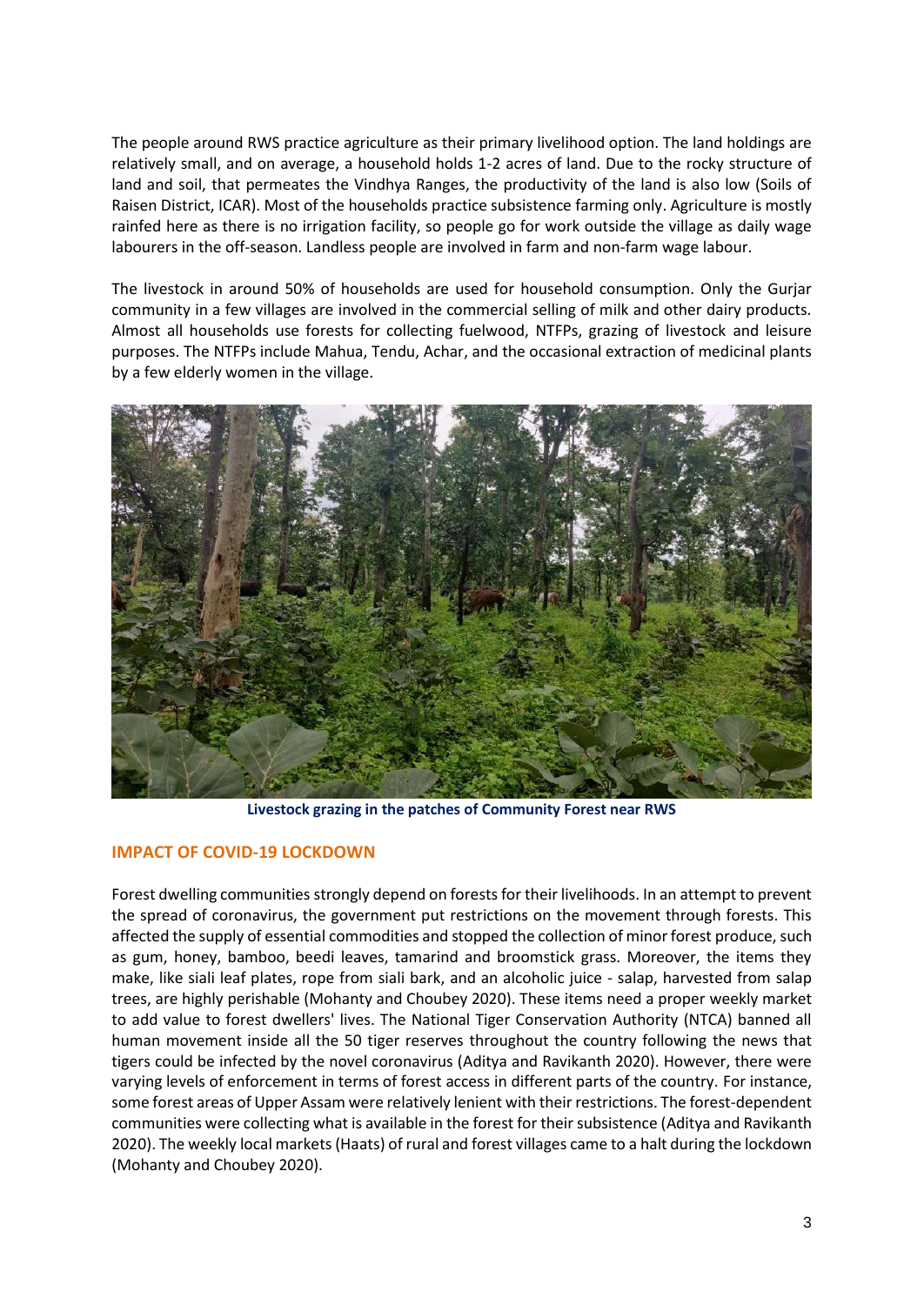The impacts were as follows:

# **Agriculture**

In the first lockdown, they faced a lot of difficulties as the markets were closed and they were unable to procure the basic input materials for their farms, such as seeds for sowing, manure, insecticides, and pesticides. All the nearby markets were closed so people started growing vegetables in their homes for consumption. People who sold their produce in Mandis (society), received standard payment while the ones who sold their produce in the open market, suffered some losses.

# **Livestock**

With regard to the Gujjar community, their main profession is rearing cattle for milk. Gujjars on an average have 5-10 cows per house. Their sales reduced drastically, so they mostly consumed the extra litres of milk. They also converted it into other dairy by-products like ghee to increase the life and price of the commodity.

# **Labour**

As the market for wage labour in the vicinity of the village went down to zero, households faced difficulty in earning and procuring grains for consumption. This was especially true for landless households that were solely dependent on wage labour. However, the family networks within villages supported each other for the most part. Due to the lockdown, the people were unable to get out of the villages. Gradually, rich and capable farmers bought machines which further reduced requirement of labour. Youth of the village, who were just graduating from 12th class or diploma, also stayed back till the lockdown and other restrictions eased so that they could go to nearby cities such as Obedullaganj, Mandideep, or Bhopal in search of jobs.

#### **NTFPs**

The flowering of Mahua is dependent on weather conditions. However, the price for Mahua decreased during the lockdown. In the normal scenario, Mahua would go for around INR 100/kg, while in the lockdown, it went down to about INR 40-50/kg. This really decreased the income that forest dwellers usually generate in the April season.

# **Inflation**

The labour wage remains the same but the prices of commodities such as petrol, cooking oil, and spices (mainly salt and chilli powder) has been on the rise. The prices almost doubled in a period of six months. For instance, cooking oil increased to INR 170/litre which was INR 70/litre before the lockdown. Even now the price remains unchanged.



**Interaction with Women on health, livelihoods and drudgery**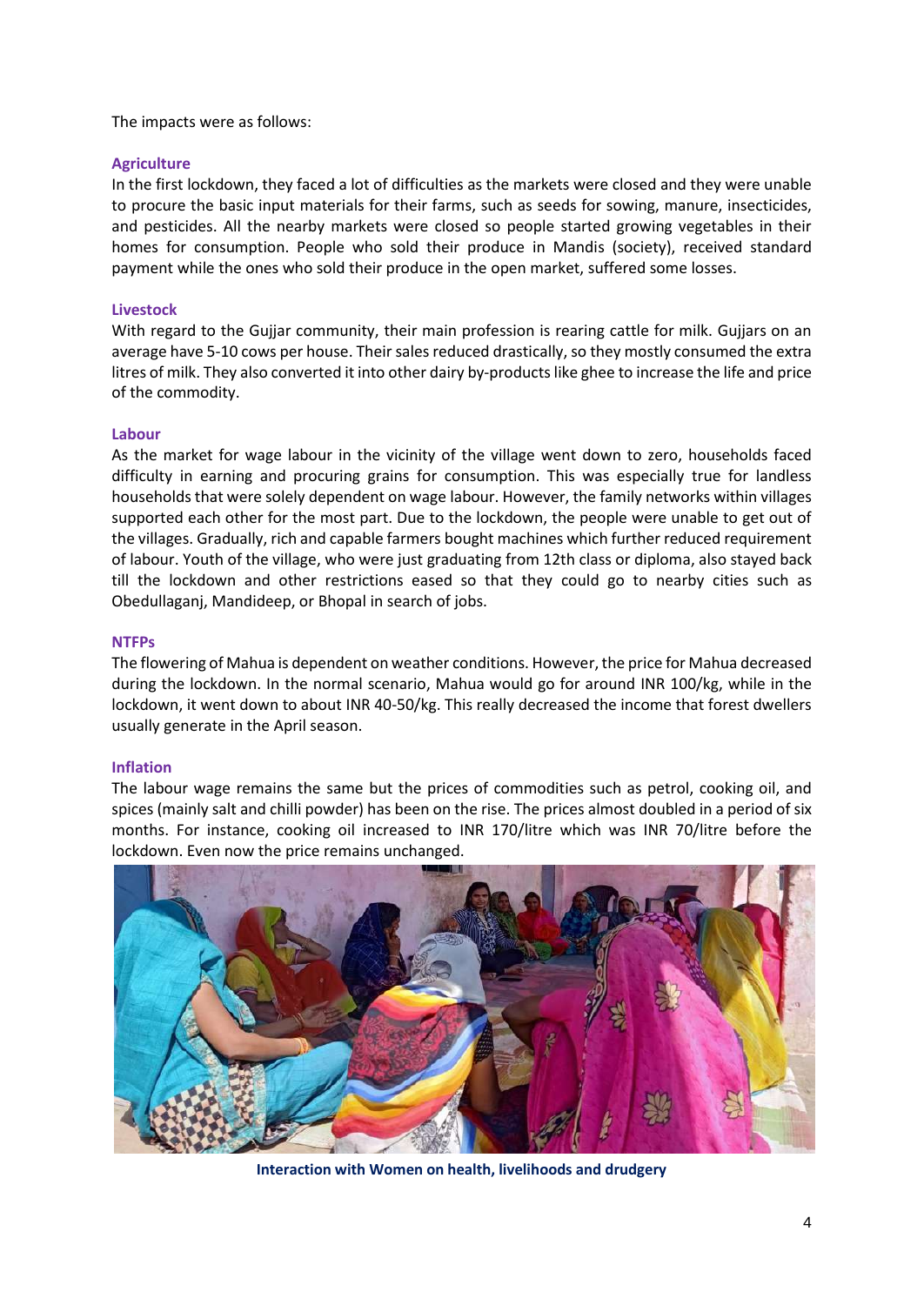#### **Food security**

Some households received extra grains that the government promised under the COVID Relief Package (INR 20.9 trillion), announced by Prime Minister Narendra Modi on 12 May 2020 (Dev 2020). INR 100,000 million was transferred to 200 million women in India holding special Jan Dhan accounts (INR 500/female/month for three months) (Sengupta and Jha 2020). However, the ration was only provided to households with ration cards. A vast majority of households that didn't have ration cards didn't receive any extra ration or cooking fuel.

### **Entitlements under Government Schemes**

A very few households received the promised INR 1500 in their account. The money was transferred to women Jan Dhan Accounts.<sup>1</sup> The money was transferred in three months – of INR 500 each – during April to June 2020. The same scheme by the government also promised front-load of INR 2,000 paid to farmers in the first week of April 2020 under the Pradhan Mantri Kisan Yojana. This effort was also only half met on the ground, and just a few people got the money in their accounts.

# **STRENGTHENING LIVELIHOODS: WHAT COMMUNITIES LOOK FOR**

#### **Integrating MNREGA with NRM**

Approximately 90% of the people didn't have job cards in MGNREGA. In some cases, the attendance of the people working under MNREGA wasn't properly marked, and thus they were not paid. Moreover, the communities face grave problems of water for domestic as well as agriculture purposes.



**Assessing the condition of water bodies of the villages with community members**

This situation offers potential for two things:

 The integration of MNREGA with NRM-based works, such as deepening of ponds, digging and rejuvenation of wells based on resource mapping, better watershed management and installation of public tube wells. Such an intervention will help in generating employment and creating assets that will be beneficial to these communities in the long run.

-

<sup>1</sup>Pradhan Mantri Garib Kalyan Package (PMGKP)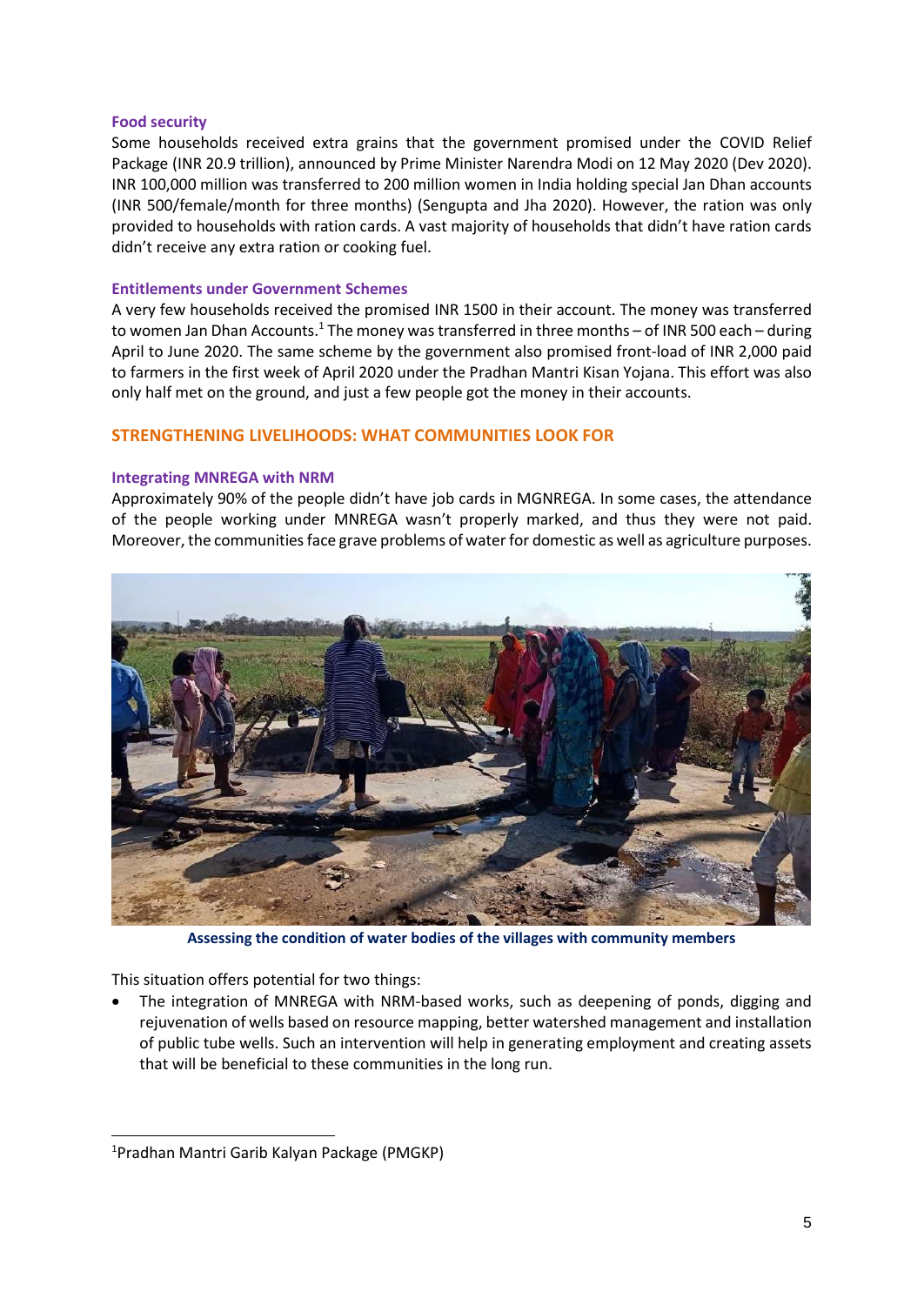Strengthening of MNREGA as an institution. In such remote parts of the country, the MNREGA scheme is still to penetrate to its full potential. If the National Rural Livelihood Mission (NRLM) departments can team up with local NGOs or community members, they can accelerate the creation of job cards, thus registering more people for MNREGA work. Further on, regular monitoring will also help in checking any malpractices within the system.

### **Better healthcare facilities**

It was observed that whenever a person, especially the earning member of a family, faces a major medical issue, the financial situation of the family worsens. It requires only one such incident for a family to fall back into the poverty trap.

There is a need to fortify such safety nets in the form of government schemes and better health care facilities, and then work on the extension services. These services would include the means to reach and use services, confidence to communicate with healthcare workers, awareness about the existing healthcare benefits and means to avail them, etc. Enhancing the availability and accessibility of basic healthcare facilities can help in improving livelihoods, and thus, income.

# **Strengthening of Village Level Samitis (Committees)**

There are various committees in villages such as the Van Samiti (Forest Committee) and Talaab Samiti (Pond Committee) which help in the governance of the commons – community forests, ponds and grasslands. Proper training of these committees will result in better governing of the commons while developing social capital. A community with elevated social capital is bound to take better unanimous decisions and hold the system accountable.

#### **Food security through self-reliance**

Approximately half of the households did not have any livestock or poultry of their own. With the land available for grazing, the community members should at least be able to rear livestock for their subsistence. This will also help in improving the nutrition levels of families, and further help the community achieve food security. There is potential to form Self Help Groups (SHGs) of women, make them creditworthy and provide them loans for a goat shed or chickens in their homes. These activities will help them lead a better life.

#### **Better market linkages**

There is a need for better backward, forward and financial linkages. With financial linkages, such as opening of bank accounts, the community members will be able to access the benefits provided by the government, for example, depositing of INR 2000 during the lockdown. Moreover, it will also help in getting better credit services to farmers for their agricultural and allied needs. There is potential to grow vegetables and fruits in their backyard for their own consumption as well as for sale. This will happen with both backward and forward linkages. Building the capacity of forest dwellers to grow vegetables and a network of vendors that can purchase the produce from the village can add another source of income for them.

# **MOVING FORWARD: ROLE OF EXTENSION AND ADVISORY SERVICES (EAS)**

Though life is slowly going back to normal, COVID-19 and lockdowns have had an impact on forestdependent communities, which can have far reaching consequences in the long run. While a few development actors are supporting farmers with extension and advisory services, more needs to be done to strengthen the livelihoods of these forest-dependent communities in the area of vegetable production, vocational training, and sustainable extraction of wood.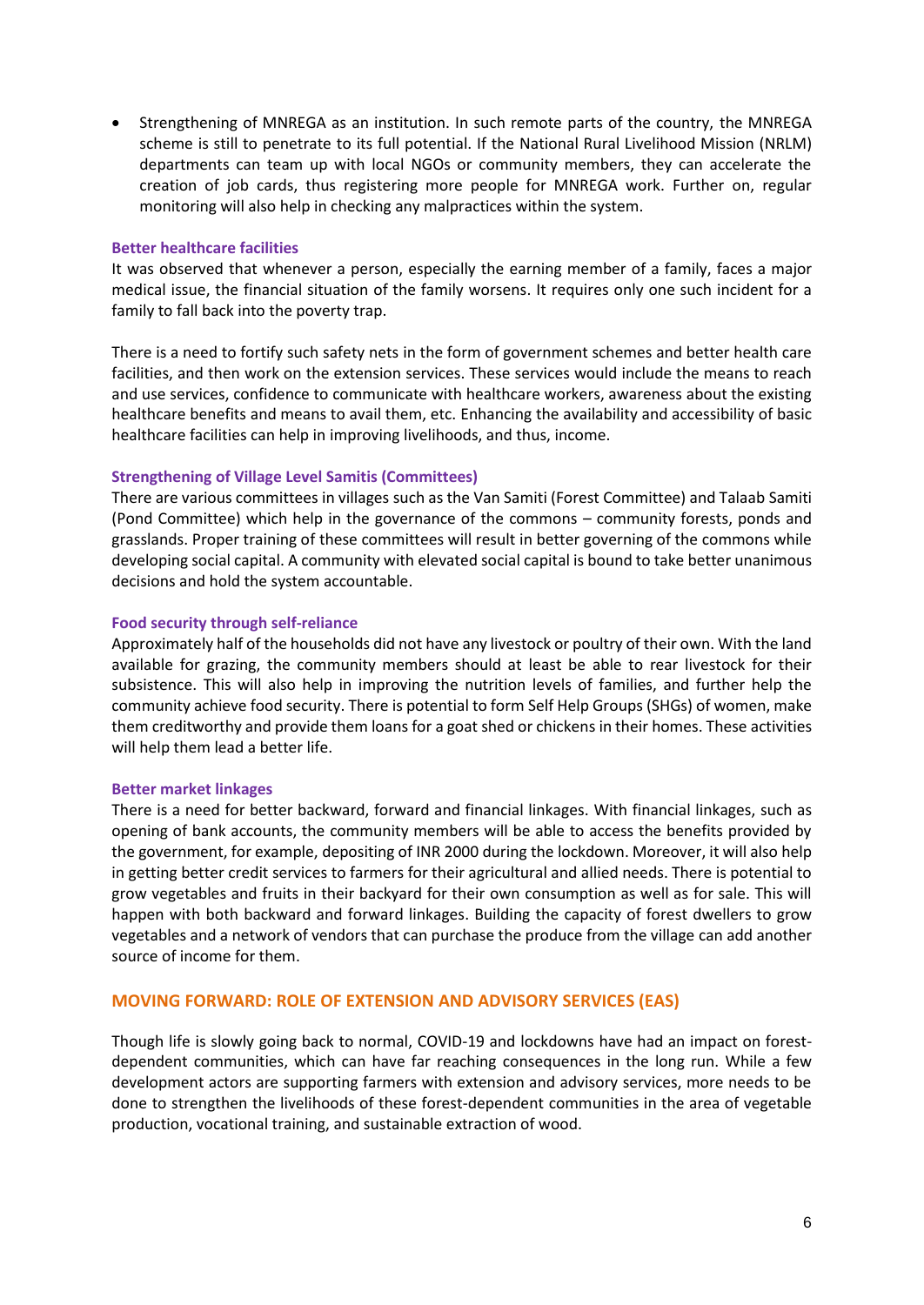# **Vegetable Production**

Community members who have started growing vegetables are continuing the practice. This way they are not only more self-sufficient but are also providing better nutrition to their family. This trend is expected to go on as they have already been immersed in these practices. More members will join in for the commercial production of vegetables given that there are sufficient market linkages and better supply of water.

| <b>Actors supporting</b><br>vegetable | <b>Current responsibilities</b>     | <b>Recommendations for strengthening</b><br>service provision |
|---------------------------------------|-------------------------------------|---------------------------------------------------------------|
| production                            |                                     |                                                               |
| Department of                         | Supply of quality inputs such as    | Creation of efficient supply chain;                           |
| Horticulture and                      | fertilizers, pesticides, seeds,     | Establishment of mini cold storages at                        |
| Food Processing,                      | agricultural implements, etc.;      | Panchayat level;                                              |
|                                       |                                     |                                                               |
| <b>Food Processing</b>                | Ensuring irrigation facility to     | Provision of micro credits at lower interest                  |
| <b>Industries</b>                     | farmers;                            | rates;                                                        |
|                                       | Increasing the use of bio           |                                                               |
| <b>Local Mandi</b>                    | fertilizers:                        | Work on the ODOP (One District One                            |
| Contractors                           |                                     | Product) framework;                                           |
|                                       | Promoting and generating better     | MoFPI to enhance the demand and supply                        |
|                                       | livelihoods in the villages through | of local fruits and vegetables.                               |
|                                       | horticulture interventions.         |                                                               |
|                                       |                                     |                                                               |



**Villagers growing vegetables in their backyard**

# **Vocational Training**

In a few villages, people have set up small general shops upon seeing the opportunity in COVID times. These shops were opened by the entrepreneurial people who saw the gaps in the supply and demand for basic commodities in the village. At present there is an overload of shops, but since factories have reopened, the people from the villages will again be fleeing to townsin search of better pay and better lives. More and more youth from the villages are turning to cities for livelihoods and are getting basic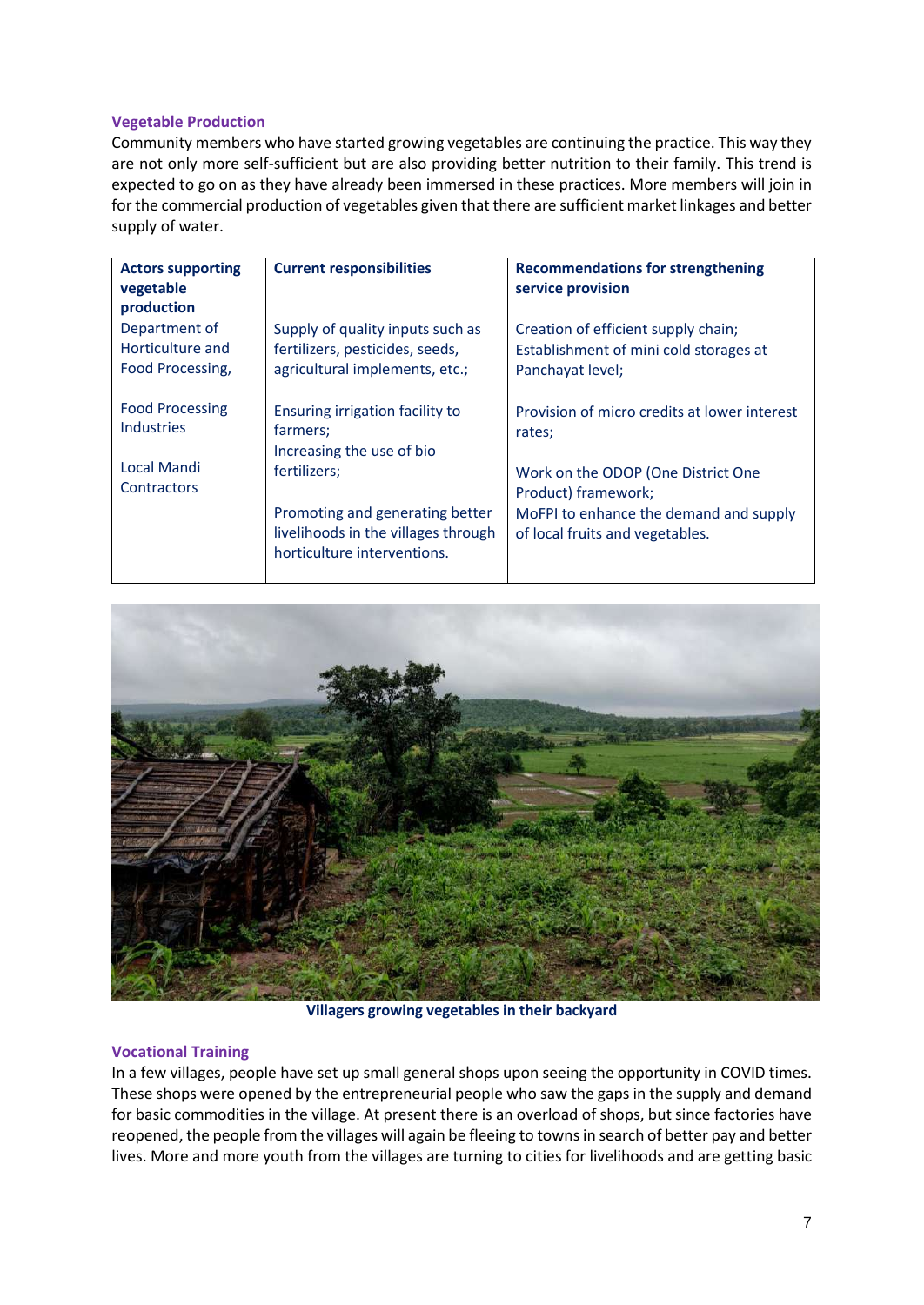jobs in the nearby factories. Some factories are even providing pick up and drop facilities for women workers. With the increasing population of youth in the villages, this pattern is sure to exist for a long time.

| involved<br><b>Actors</b><br>in. | <b>Current Responsibilities</b>  | <b>Recommendations for strengthening service</b> |
|----------------------------------|----------------------------------|--------------------------------------------------|
| vocational training              |                                  | provision                                        |
| Department of                    | Vocational training and          | Promotion of RNF (Rural Non-Farm) sector         |
| <b>Technical Education,</b>      | placement                        | which has shown promising growth in the          |
| Skill Development and            |                                  | last five years;                                 |
| Employment,                      | Courses in digital format for    |                                                  |
|                                  | <b>Distance Education;</b>       | Strengthening financial education and            |
| Rural Youth,                     | Strengthening linkages of        | financial counselling of small shop and          |
|                                  | technical education              | business owners;                                 |
| Corporates                       | institutions with industries for |                                                  |
|                                  | mutual benefits.                 | Provision of micro-credit at lower interest      |
|                                  |                                  | rates;                                           |
|                                  |                                  |                                                  |
|                                  |                                  | Organising gender inclusive vocational           |
|                                  |                                  | training for women workers;                      |
|                                  |                                  |                                                  |
|                                  |                                  | Conducting need assessment of skills for         |
|                                  |                                  | industries and prioritizing the related          |
|                                  |                                  | learning outcomes.                               |

# **Sustainable Extraction of Wood**

Extracting fuelwood by forest-dependent communities for cooking, heating, etc., is a necessity. A few households have started to use LPG for making tea and curries. However, after the first free LPG cylinder empties, people don't buy a new one when they can extract fuelwood for free. There is a need for innovative and better designed *chulhas* that consume less fuelwood and produce less smoke inside houses.

| <b>Actors Involved</b>          | <b>Current Responsibilities</b>              | <b>Recommendations for strengthening service</b><br>provision   |
|---------------------------------|----------------------------------------------|-----------------------------------------------------------------|
| Forest Department,              | Protection and conservation                  | Bettering accessibility to LPG cylinders;                       |
| Government of Madhya            | of forests while maintaining                 |                                                                 |
| Pradesh,                        | the integrity of the existing<br>ecosystems; | Better awareness and communication to use<br>smokeless chulhas; |
| Local NGOs,                     |                                              |                                                                 |
|                                 | Ensuring better livelihoods                  | Designing and providing efficient smokeless                     |
| Local Politicians,              | for forest-dependent<br>communities;         | <i>chulhas</i> to resonate with the current system;             |
| Ministry of Petroleum           |                                              | Generating awareness, especially among                          |
| and Natural Gas (PM             | <b>Ensuring sustainable</b>                  | women, on respiratory health.                                   |
| Ujjwala Yojna),                 | extraction of forest produce;                |                                                                 |
| <b>Public Health and Family</b> | <b>Providing LPG connections</b>             |                                                                 |
| <b>Welfare Department</b>       | to women from Below                          |                                                                 |
|                                 | Poverty Line (BPL)                           |                                                                 |
|                                 | households.                                  |                                                                 |
|                                 |                                              |                                                                 |